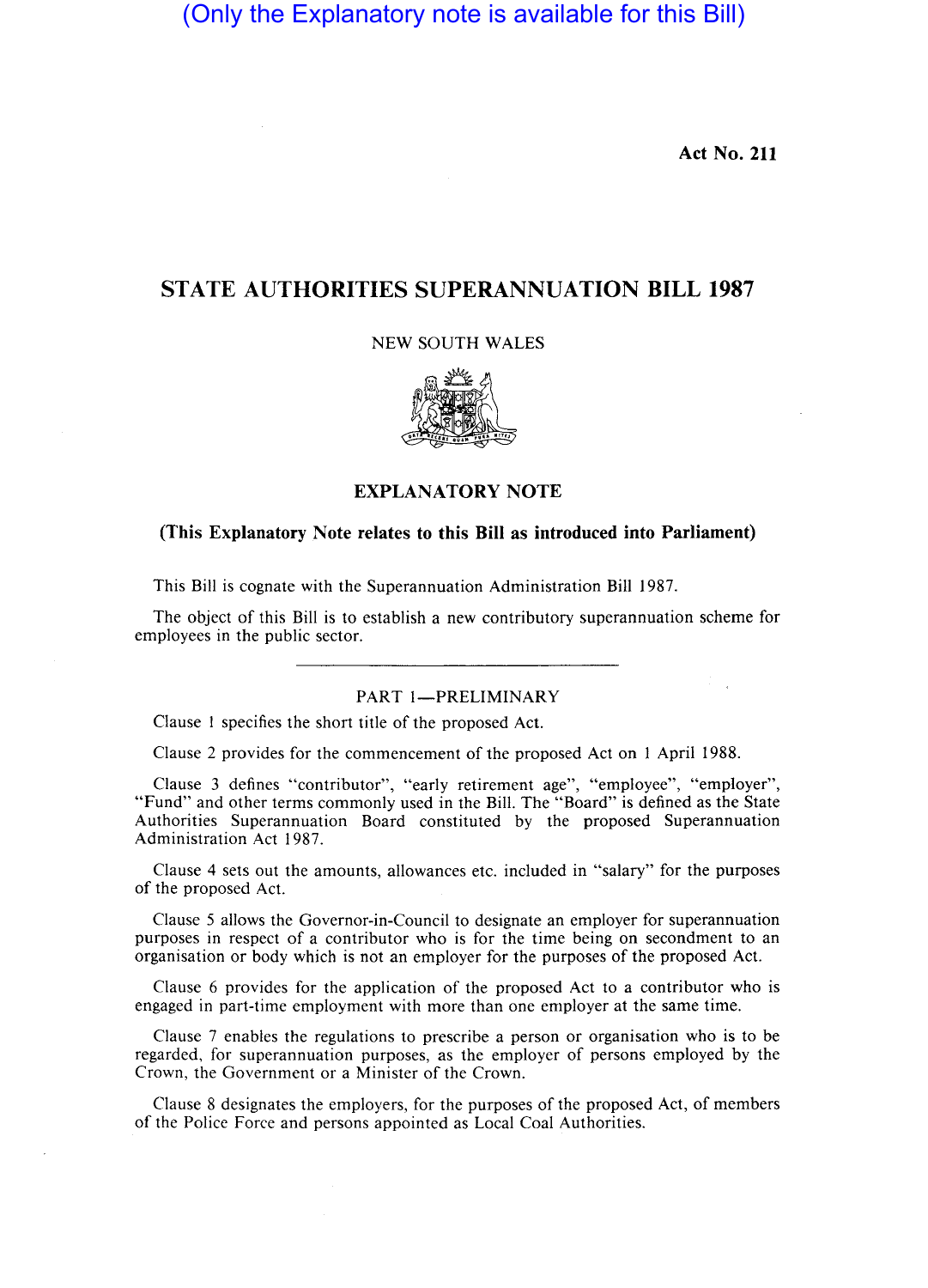Clause 9 gives effect to Schedule 2 which excludes certain persons from the operation of the proposed Act in so far as it applies to employees.

Clause 10 gives effect to Schedules 3 and 4 which contain savings and transitional provisions.

## PART 2-THE STATE AUTHORITIES SUPERANNUATION FUND

Clause **II** provides for the establishment of the Fund and provides for the amalgamation with it of the Public Authorities Superannuation Fund.

Clause 12 requires the Board to establish a separate account for each contributor.

Clause 13 provides for the establishment of an Additional Benefit Reserve Fund in respect of additional benefits referred to in clause 36.

Clause 14 provides for the establishment of a separate employer reserve in relation to individual employers or groups of employers.

Clause IS enables the Board to establish other accounts and reserves within the Fund.

Clause 16 provides for the periodic adjustment of accounts and reserves, having regard to the income of the Fund and other matters.

Clause 17 provides for the appropriate crediting and debiting of any funds, accounts and reserves established under the proposed Act.

Clause 18 provides for periodic actuarial investigation of funds established under the proposed Act.

#### PART 3-CONTRIBUTIONS BY EMPLOYEES

Clause 19 provides for an election by an employee to join the Fund.

Clause 20 provides for application to be made to the Board by an employee to be covered for the additional benefit on death or disability.

Clause 21 allows the Board to require an applicant for the additional benefit to undergo a medical examination. The Board may refuse an application for the additional benefit if the applicant fails the medical examination or will not submit to it.

Clause 22 provides for cover for, and payment of the additional benefit levy in respect of, the additional benefit in the case of approved applicants.

Clause 23 sets limitations on the times at which an unsuccessful applicant for the additional benefit may make further applications.

Clause 24 allows the Board to revoke its approval of an application for the additional benefit if the approval was obtained by deceit or misrepresentation or (where that is suspected) if the applicant will not provide supplementary information or submit to a further medical examination.

Clause 25 establishes the employee's liability to contribute to the Fund after electing to do so.

Clause 26 provides that a contributor's contributions to the Fund are to be based on salary paid at specified particular times.

Clause 27 enables the contribution rate in respect of a contributor's salary to be varied in certain circumstances.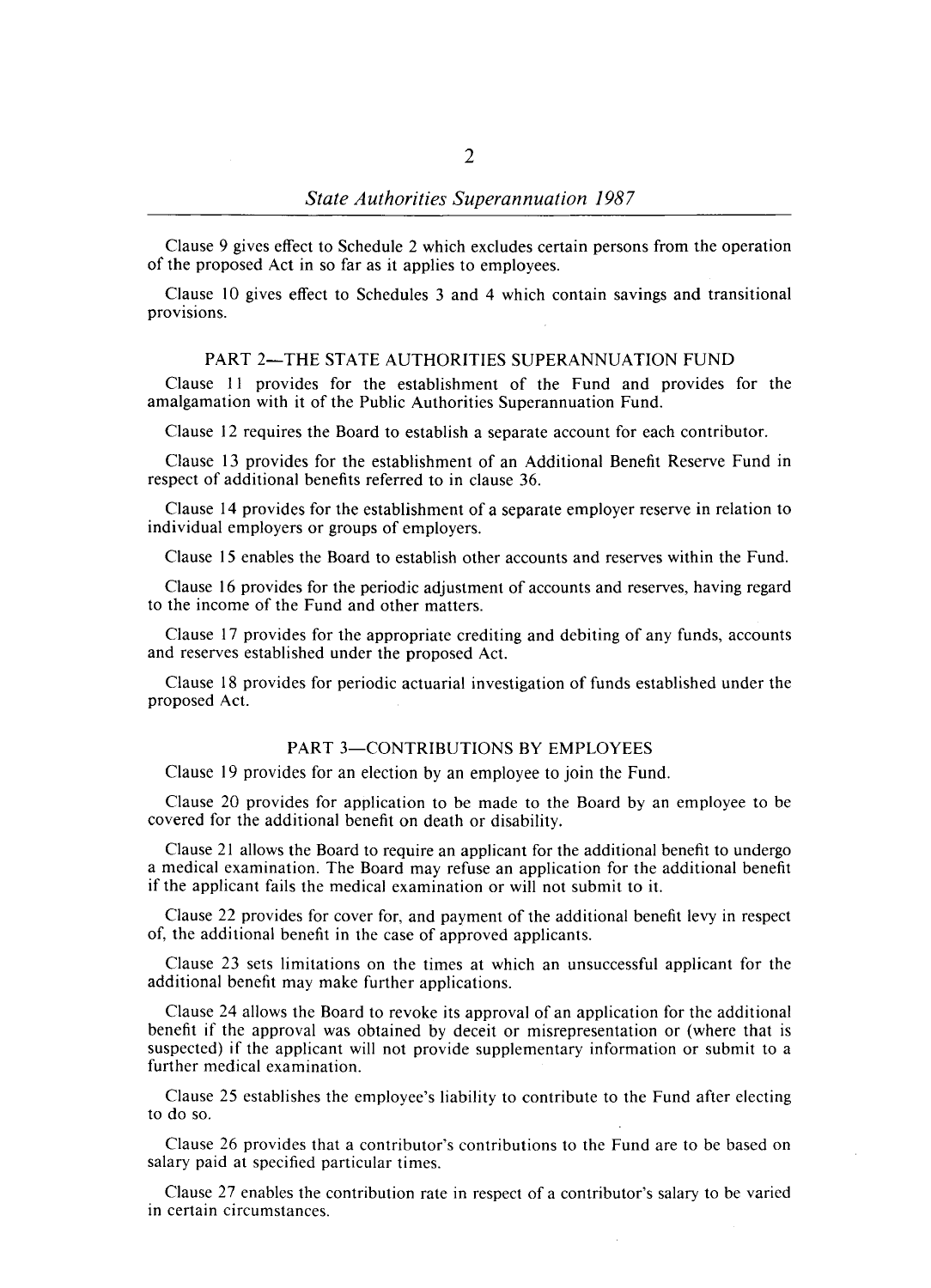Clause 28 enables the contribution rate in respect of a contributor's salary to be varied at any time on the grounds of hardship.

Clause 29 provides that a contributor on leave without pay is not entitled to continue making contributions to the Fund, except in certain circumstances.

Clause 30 provides that, subject to the Board's approval and certain conditions, a contributor may continue to contribute to the Fund in respect of a period during which . he or she was not employed by an employer. The kind of period contemplated is a short one that falls between periods of employment with an employer or employers.

# PART 4-CONTRIBUTIONS BY EMPLOYERS

Clause 31 provides for the contributions payable to the Fund by employers named in Part I of Schedule I (The Crown and other employers not mentioned in Parts 2 and 3).

Clause 32 provides for the contributions payable to the Fund by employers named in Part 2 of Schedule 1 (Local government and other authorities).

Clause 33 provides for the contributions payable to the Fund by employers named in Part 3 of Schedule 1 (Hospitals and other bodies).

Clause 34 provides for the calculation of contributions on the basis of contribution periods.

Clause 35 provides for a transfer of amounts between employers in respect of contributors who transfer from the service of one employer to another.

#### PART 5-BENEFITS

Clause 36 defines certain terms relating to benefits.

Clause 37 specifies the benefit payable on the early retirement or the death of a contributor at or after reaching the early retirement age and identifies the eligible beneficiaries.

Clause 38 specifies the benefit payable on the death of a contributor before reaching the early retirement age and identifies the eligible beneficiaries.

Clause 39 specifies the benefit payable to a contributor who becomes totally and permanently disabled before reaching the early retirement age.

Clause 40 specifies the benefit payable to a contributor who becomes partially and permanently disabled before reaching the early retirement age.

Clause 41 specifies the benefit payable to a contributor on resignation, dismissal or discharge before reaching the early retirement age.

Clause 42 specifies the benefit payable to a contributor who is retrenched before reaching the early retirement age.

Clause 43 enables a contributor who, in certain circumstances, is entitled to a benefit described in clause 41 to elect instead to take a preserved benefit and specifies the benefit that may be taken.

Clause 44 provides for the making of applications for payment of the benefit described in clause 43.

Clause 45 allows the Board to pay interest, at its discretion, on benefits paid under the proposed Act.